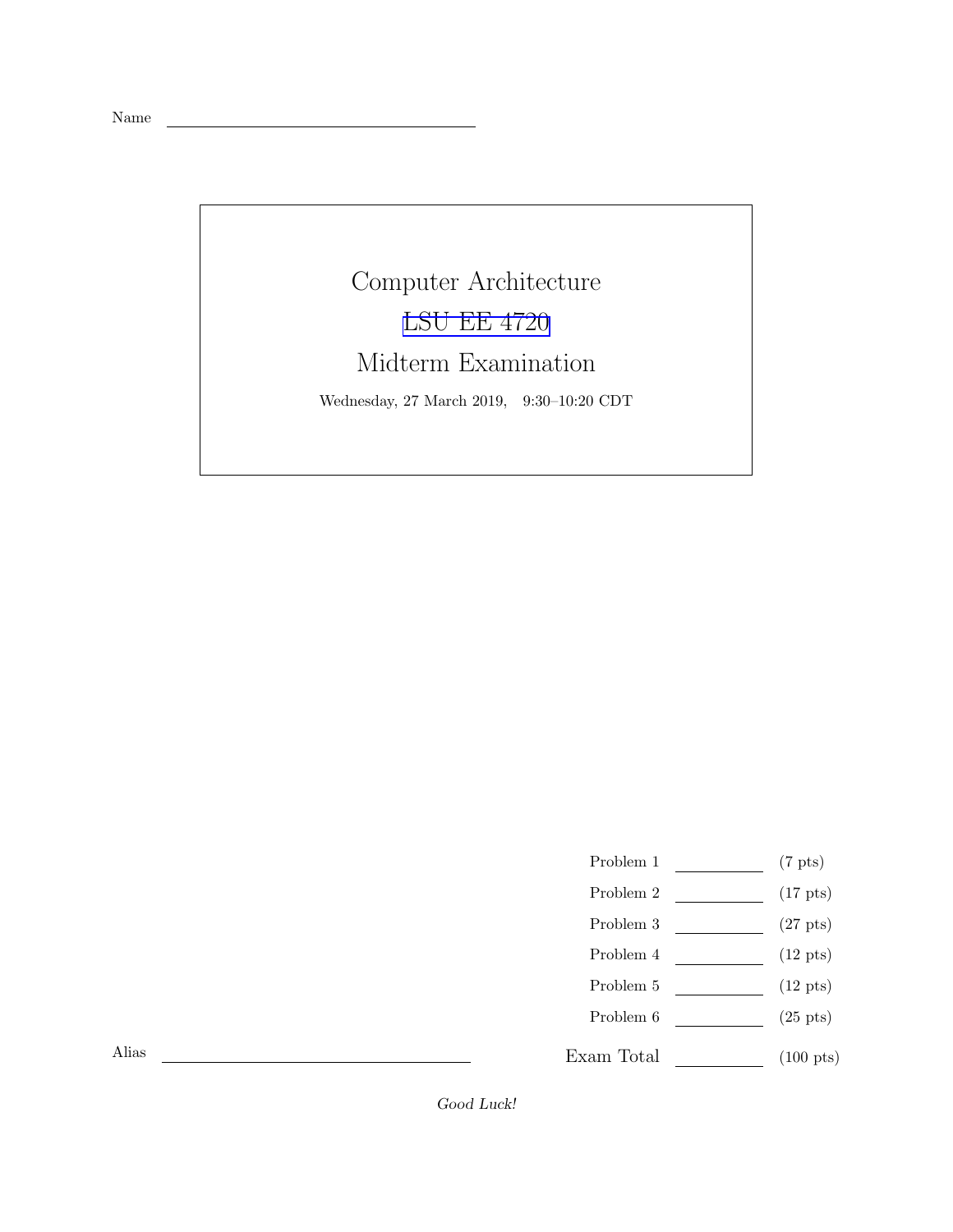Problem 1: [7 pts] The MIPS pipeline below implements a hypothetical MIPS  $\frac{X}{Y}$  instruction, the hardware for  $\check{\gamma}$ r is shown in blue. Don't confuse  $\check{\gamma}$ r with the existing MIPS jr instruction.



(a) The diagram shows a warning in red with lots of arrows and an explanation. Alas, the explanation is covered by the format immed box. Assume that the hardware for  $\frac{1}{2}r$  is correct. Then what can the warning be about?

Reason for warning: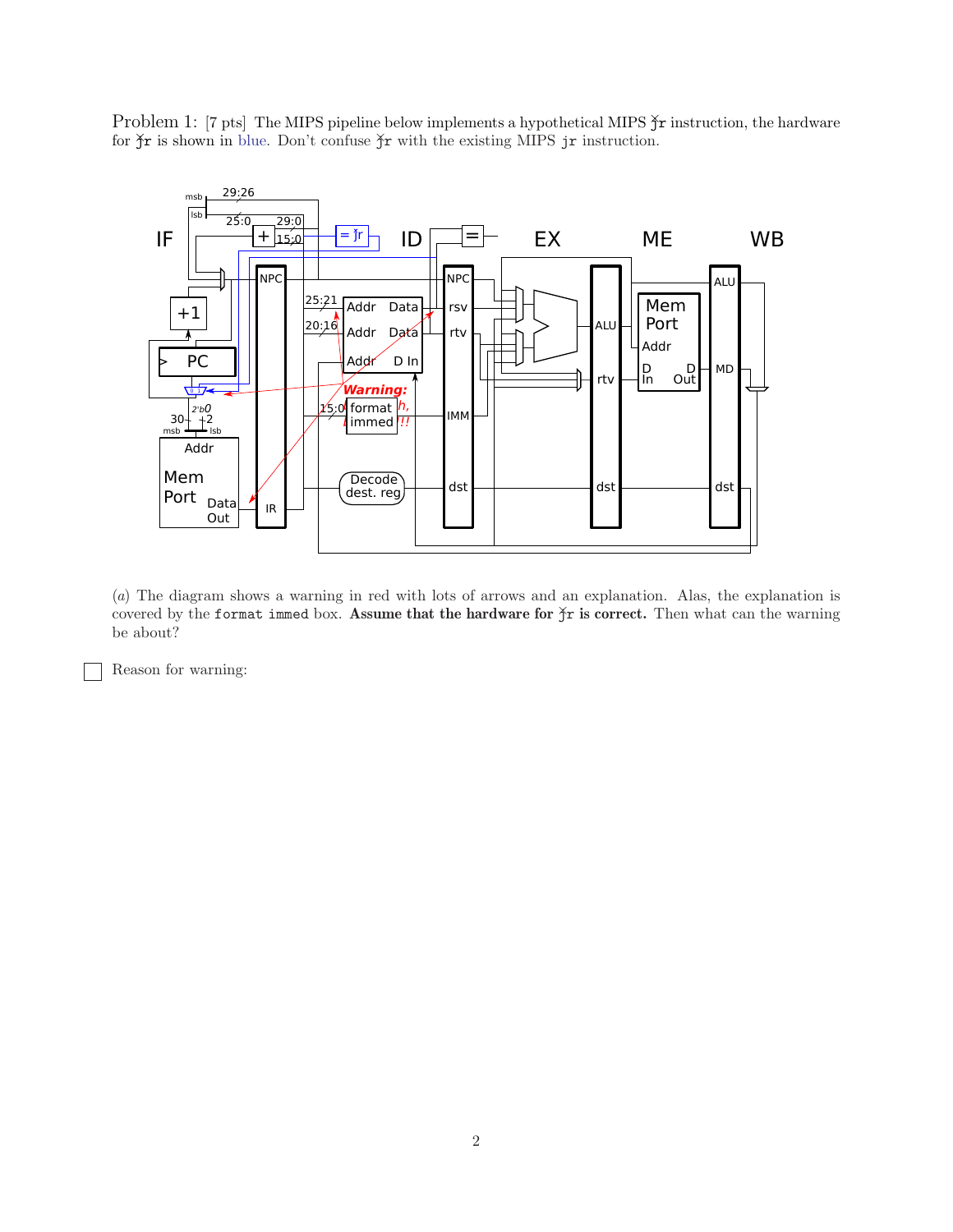Problem 1, continued: (b) Note: This part did not appear on the exam because the exam was already long enough. There are two differences between  $\check{\uparrow}$ r and jr. Fragment A, below, uses jr. Complete Fragment B so that it uses  $\check{\gamma}$ r, making changes to account for these two differences. Fragment B must jump to the same location and perform the same computation as Fragment A. Register r9 can be used for intermediate values. Hint: The differences are when and where.



Complete code, or for partial credit explain two differences.

```
# Fragment A -- Uses jr. Don't modify it.
lw r1, 0(r6)
jr r1
addi r2, r2, 4
xor r3, r4, r5
# Fragment B -- Finish code below, use \text{Tr}lw r1, 0(r6)
addi r2, r2, 4
xor r3, r4, r5
```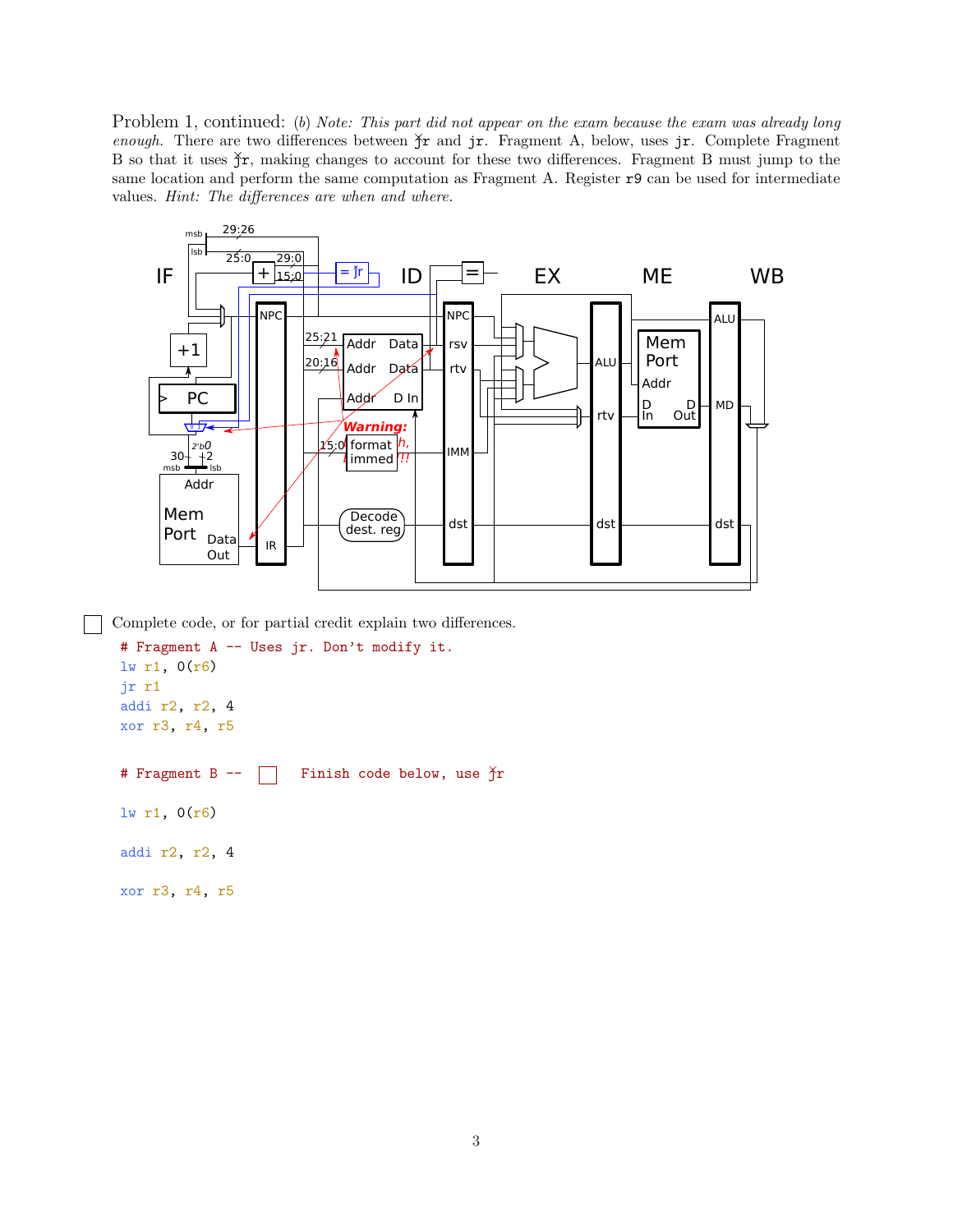Problem 2: [17 pts] The code below executes on the illustrated implementation. The implementation has hardware that enables the bne to avoid the stall, but that hardware is not shown.



(a) The illustration has several circled letters pointing to wires. In the diagram below show the values on those wires on each cycle the value is used.

```
Show values for \Box A, \Box B, and \Box C, show these \Box for each cycle used.
LOOP: # Cycle 0 1 2 3 4 5 6 7 8 9 10 11
lhu r1, 8(r2) IF ID EX ME WB
addi r2, r2, 2 IF ID EX ME WB
add r3, r1, r3 IF ID EX ME WB
sw r3, 12(r6) IF ID EX ME WB
slt r5, r3, r4 IF ID EX ME WB
bne r5, r0 LOOP 1992 1993 IF ID EX ME WB # No stall? Next prob.
addi r6, r6, 4 IF ID EX ME WB
# Cycle 0 1 2 3 4 5 6 7 8 9 10 11
A:
B:
C:
# Cycle 0 1 2 3 4 5 6 7 8 9 10 11
```
(b) For each dependency below highlight, on the illustration, the multiplexor input that provides the bypassed value. Also indicate the cycle in which the bypass occurs.

Dependence from  $\text{1hu}$  to add  $\text{r3.}$  Cycle when bypass used.

| Dependence from add r3 to sw. | Cycle when bypass used. |
|-------------------------------|-------------------------|
|-------------------------------|-------------------------|

Dependence from add  $r3$  to slt.  $\Box$  Cycle when bypass used.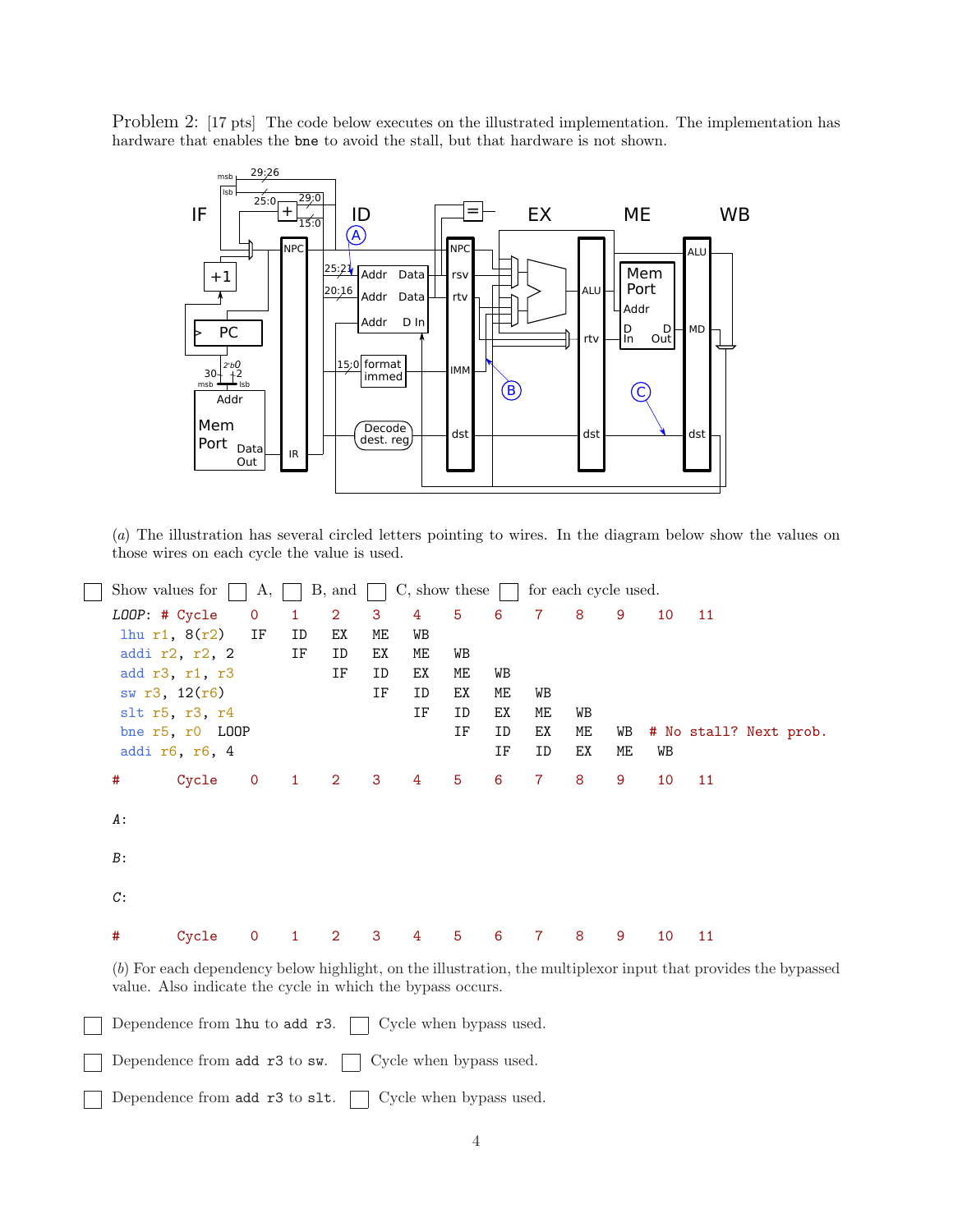Problem 3: [27 pts] In the previous problem the bne did not stall despite a dependence with slt. Code with a similar dependence appears below. Add hardware to the implementation below that correctly sets the Taken signal for such slt rX, rY, rZ to bne rX, r0 dependencies. Branches without the dependence should not be effected. Note that the result of slt is 0 or 1. Some useful hardware is shown in blue.



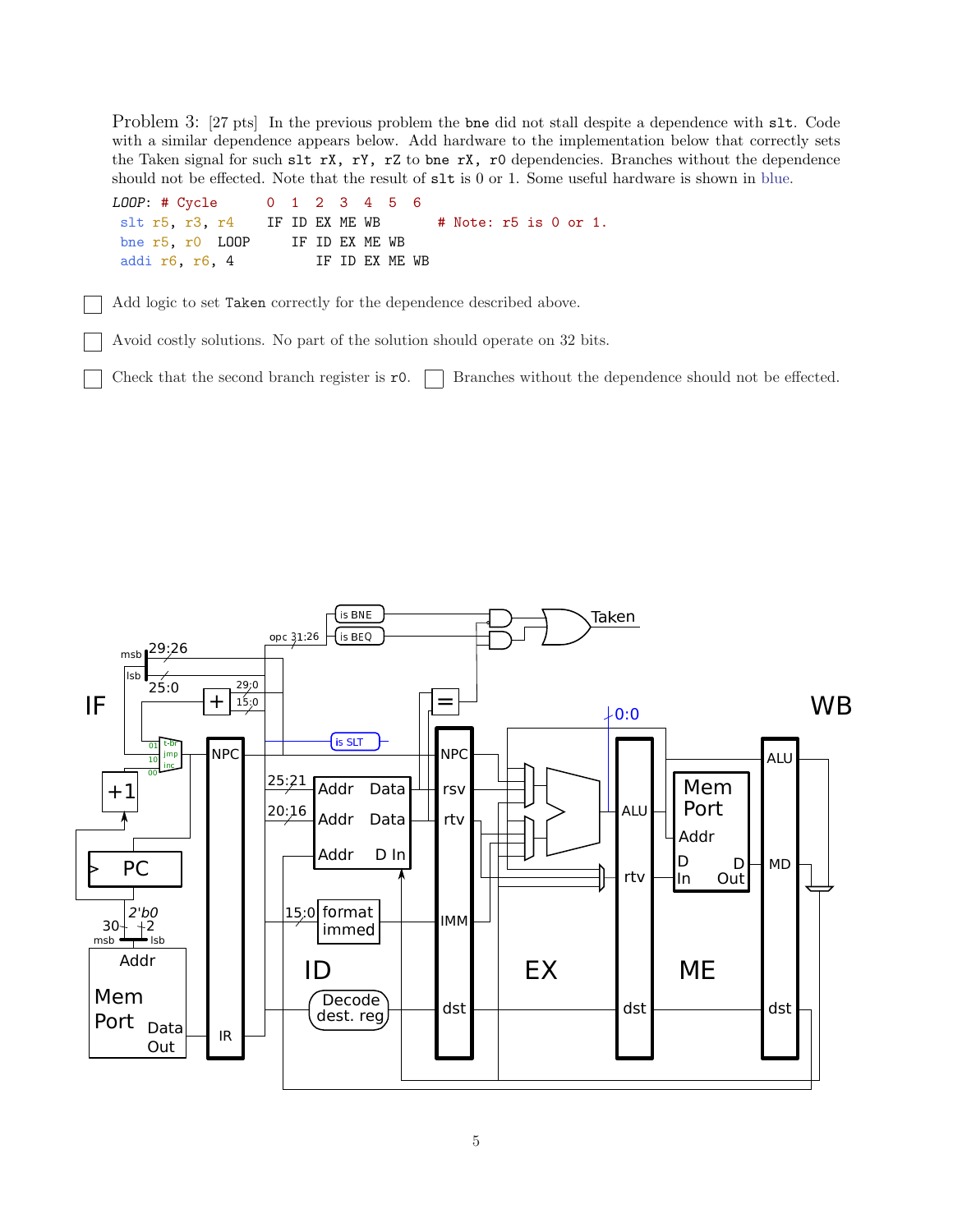Problem 4: [12 pts] The loop below writes zeros to a range of memory.

```
# Call Value: r1 is address of the start of the region to zero.
# Call Value: r3 is the number of bytes to zero.
add r2, r1, r3 # Memory location at which to stop.
 addi r2, r2, -1
LOOP:
 sb r0, 0(r1)
bne r1, r2, LOOP
addi r1, r1, 1
```
(a) Compute the rate that it zeros memory when it runs on our bypassed 5-stage pipeline. Use an appropriate unit.

Rate at which loop above copies data.

(b) Apply loop unrolling and make other changes so that the code writes at the rate of two bytes per clock cycle, assuming favorable values of r1 and r3. State those assumptions.

Show unrolled loop and make other changes for 2 byte per cycle copy.

Assumption about r1:

Assumption about r3:

```
# Call Value: r1 is address of the start of the region to zero.
# Call Value: r3 is the number of bytes to zero.
add r2, r1, r3
addi r2, r2, -1
LOOP:
```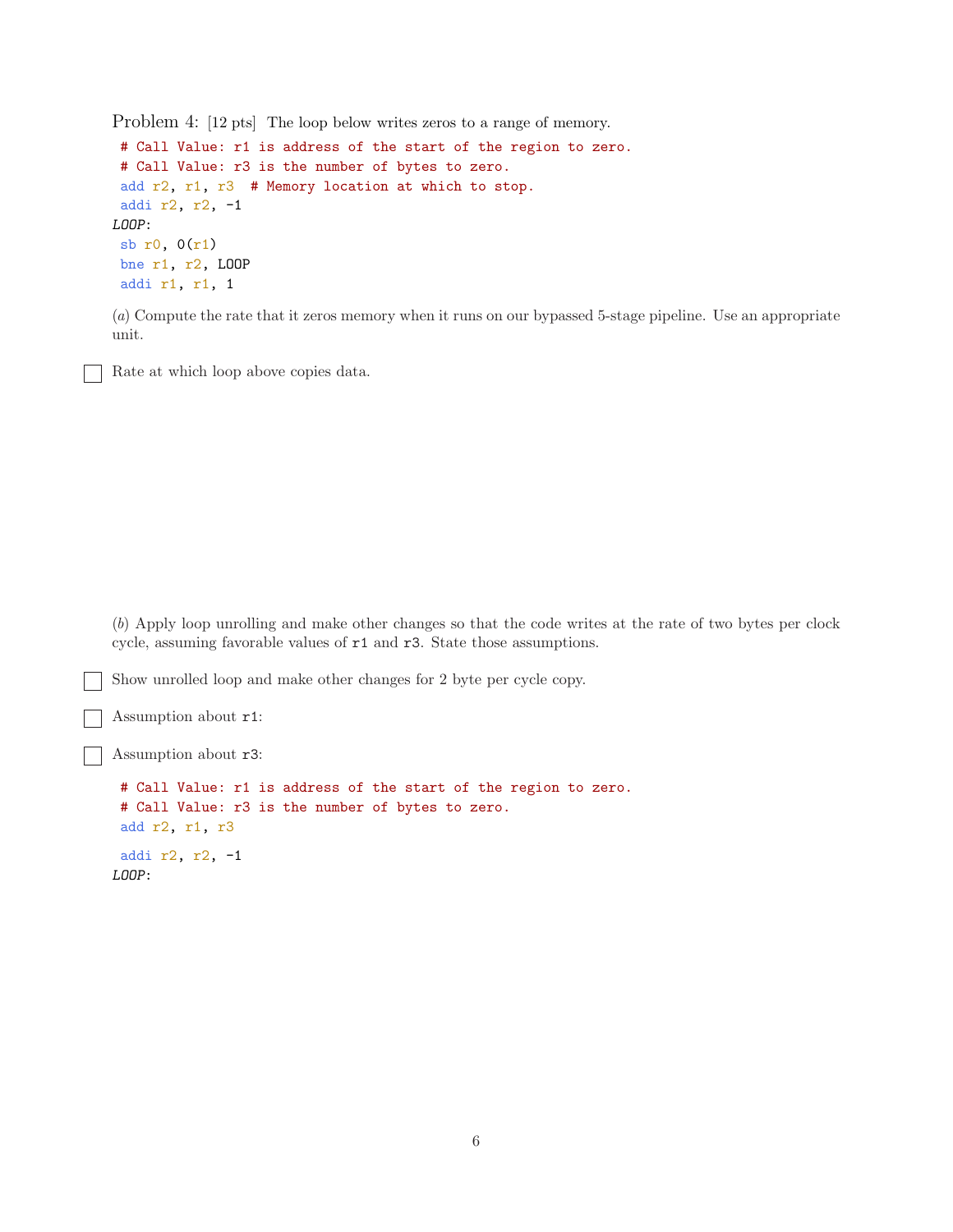Problem 5: [12 pts] The MIPS code below adds an integer value loaded from memory to the constant  $\pi$ .

(a) Suppose no other instructions needed the value of a0 that was loaded. Modify the code to use fewer instructions.

```
Use fewer instructions.
        .data
famous_constant: # 0x10010300
        .float 3.141592654
        .text
pie:
        lw $a0, 0($t2)
        lui $t0, 0x1001
        lwc1 $f0, 0x300($t0)
        mtc1 $f1, $a0
        cvt.s.w $f2, $f1
        add.s $f3, $f0, $f2
```
(b) Modify the code below so that it would run correctly if a0 were a floating-point value. Also use fewer instructions.

Fix code so it works correctly if a0 is FP.

```
.data
famous_constant: # 0x10010300
        .float 3.141592654
        .text
pie:
        lw $a0, 0 ($t2) # a0 is FP! \Box Fix code below for FP a0.
        lui $t0, 0x1001
        lwc1 $f0, 0x300($t0)
        mtc1 $f1, $a0
        cvt.s.w $f2, $f1
        add.s $f3, $f0, $f2
```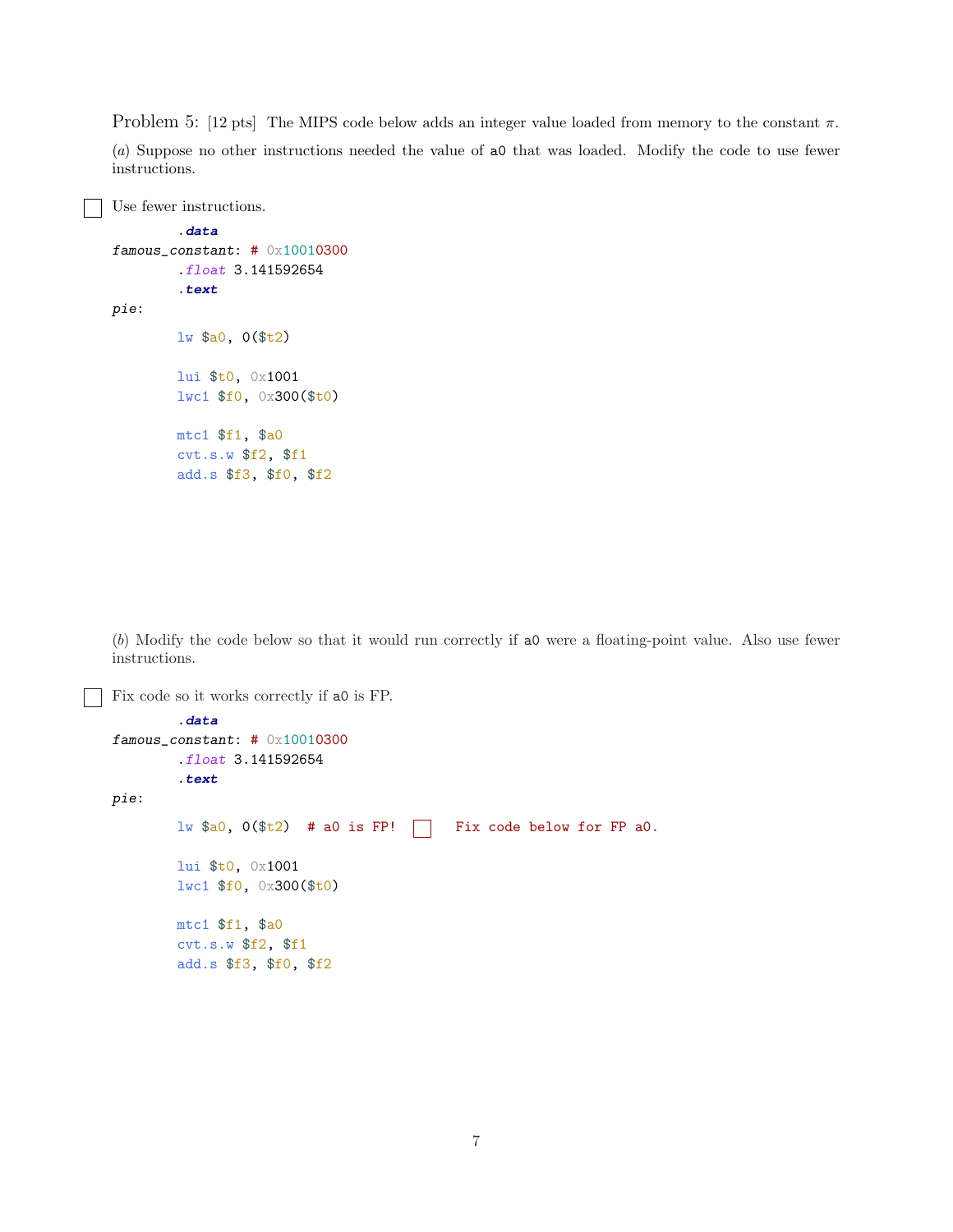Problem 6: [25 pts] Answer each question below.

(a) SPARC divides the 32 integer registers an instruction can access into four groups, %l0 to %l7, %g0 to %g7, %o0 to %o7, and %i0 to %i7. The names reflect how they might be used in programs, and how SPARC's register windowing feature affects them when save and restore instructions are executed. Explain what the first letter of each group stands for. Explain what happens to the values in those registers when save or restore instruction is executed.

Word that l, g, o, and i each stand for.

What happens to values on a save or restore.

(b) Instructions like addi r1, r1, 1 occur frequently in programs. For this add-one-to-a-register operation CISC ISAs have a specialized instruction, for example inc r1. MIPS lacks such an increment instruction.

Why do MIPS and other RISC ISAs lack such an instruction?

Why do CISC ISAs have such an instruction?

What is the benefit that RISC ISAs don't realize?

(c) A CPU design team has an area budget that they can use for bypass paths. There's not enough area for all the bypass paths they'd like. They are simulating these design alternatives to determine which is best.

Explain the role that the compiler people have in this process.

Role for compiler writers in deciding on bypass paths.